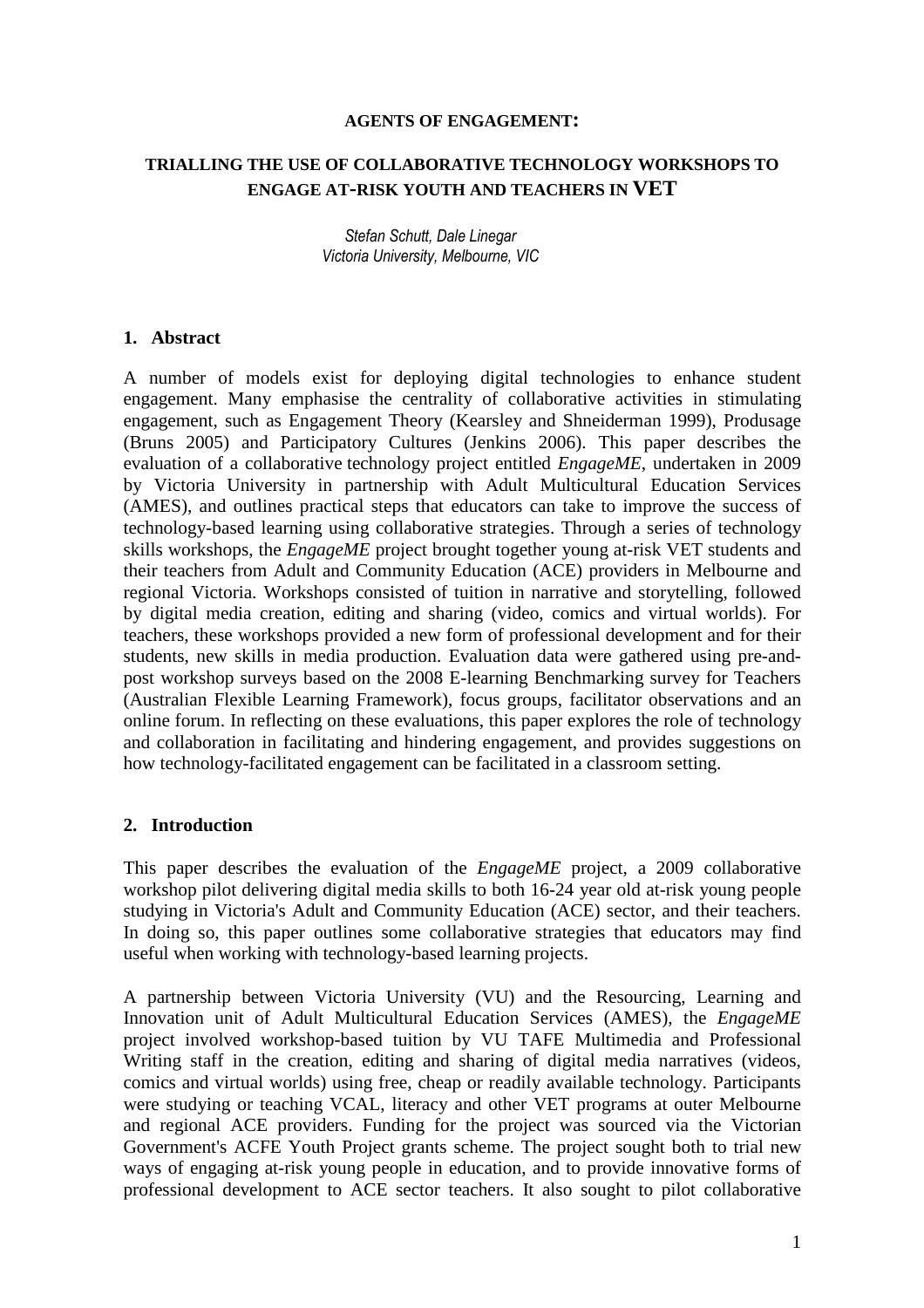cross-generational approaches to learning about and through digital technologies. The project consisted of a series of four all-day workshops (two for teachers only, two for teachers and students) delivered from March to May 2009. The series was delivered twice: referred to in this paper as Group One and Group Two. Nine students (five female, four male) and seven teachers (four female, three male) completed the full series of four workshops. Eight teachers withdrew at various times during the series; three of these eight places were subsequently filled by new teachers. Participants were aged from 16 to the mid-50s. Workshops were supported by an online mechanism (a *Ning* educational networking website) moderated by a paid AMES staff member and teacher.

The first of the four workshops was for teachers only and focused on story development principles that teachers could use to work with students on their narrative ideas. The developed ideas could then be turned into media such as videos and cartoons using skills learned in the subsequent technology workshops. This initial story workshop was led by a professional writing teacher and involved practical tuition in narrative development including plotting, characterisation, point of view and dialogue. The second workshop, also for teachers only, introduced teachers to free and low-cost media software including video and image processing, comic creation and audio production. This workshop was designed to bring teachers 'up to speed' on media technology prior to both teachers and students working together during the final two workshops. Workshops Three and Four involved teachers working with students to develop comics and videos. It was expected that teachers would continue to work with students between workshops, with online support through a forum on the project website. Workshops Two, Three and Four were facilitated by a multimedia specialist from VU with experience in delivering technology workshops to disadvantaged young people. Activities included digital video and photography basics, shooting and editing video using Flip cameras and Windows Moviemaker, exporting stills and footage, creating comic strips with Comic Life software, basic image processing (Photoshop, Fireworks) and an introduction to virtual worlds (Second Life). All workshops took place at VU premises in central Melbourne. The location was chosen for its centrality, proximity to train and tram transport, and wireless Internet connectivity. It was also designed to introduce tertiary education environments to those young people unfamiliar with TAFE or university. The project hired a 'portable lab' of 20 VU laptop PCs and purchased five Flip video cameras and copies of Comic Life comic creation software. All other software was available for free on the Internet or already installed as part of the Windows operating system (eg Moviemaker).

# **3. Where engagement meets technology**

As the project was called *EngageME*, it is fitting to look at the relationship of the term 'engagement' to the project. In educational literature 'engagement' tends to be loosely defined. Existing conceptualisations of student engagement largely focus on two broad areas: formal involvement in activities run by an educational institution, and personal involvement in informal activities. The US National Survey of Student Engagement breaks down engagement into academic achievement and what it calls the 'student experience' (Kuh 2001). Similarly, McGaw et al.'s concept of 'school effectiveness' is divided into academic achievement and a group of qualities defined as: love of learning; learning how to learn; personal development; self esteem; life skills; problem solving; and the ability to be independent thinkers and well rounded individuals (McGaw et al. 1992). While concepts of student engagement differ, elements of the same duality can be observed widely. Lee et al. (1993: 176), for instance, disassociate formal achievement from student engagement, but engagement is still defined as 'participation, connection, attachment and integration into the school setting and its educative tasks'. Similarly,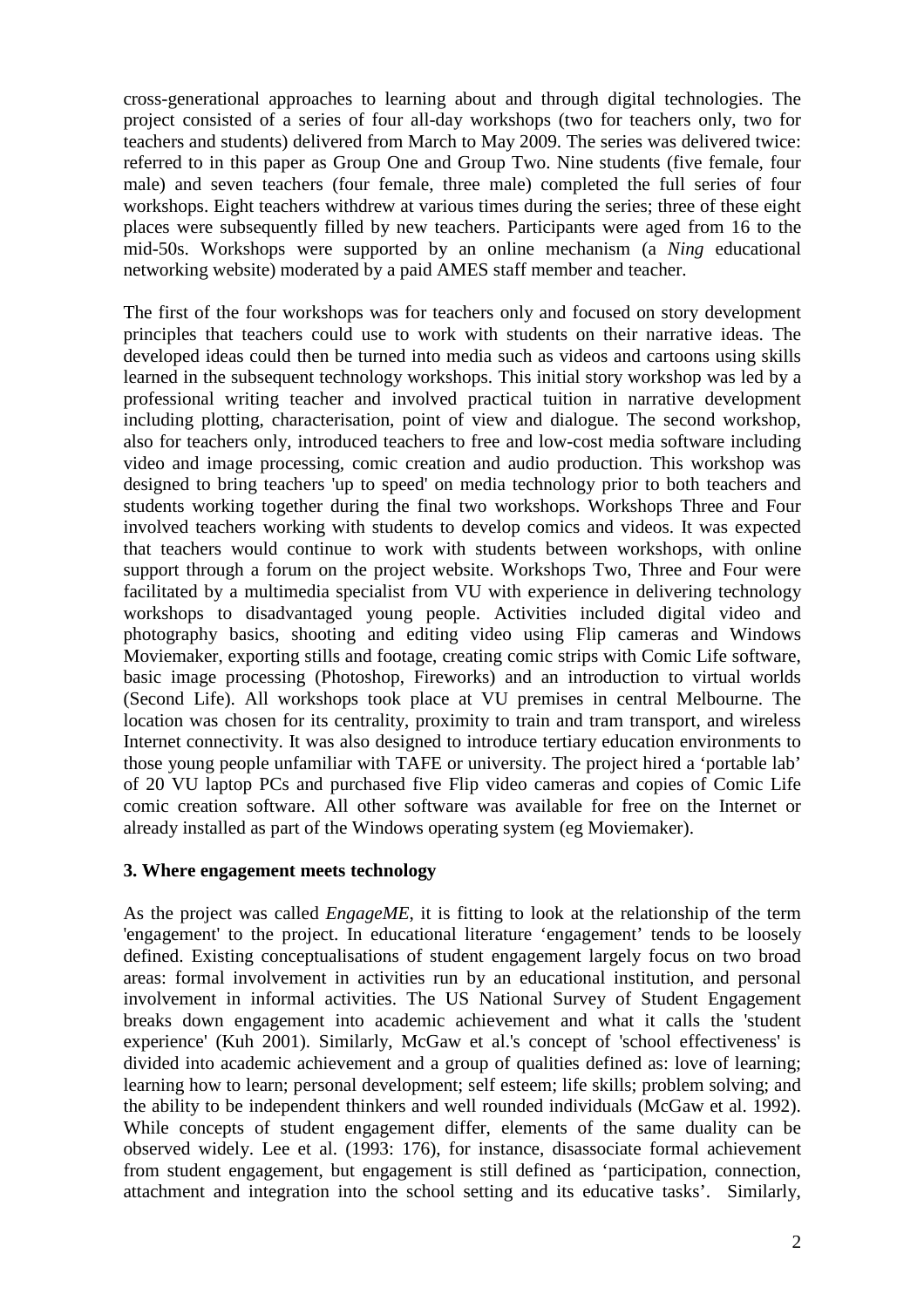whereas Helme and Clarke (2001) emphasise the importance of what they call active involvement, which 'suggests that the person acts to maintain or extend their contact with the object in order to increase their knowledge of it' (Ainley 2001, cited in Helme and Clarke 2001: 131), the cognitive engagement of students is still defined as 'the deliberate task-specific thinking that a student undertakes while participating in a classroom activity' (p. 136). But what of the learning that takes place outside the classroom?

This paper argues that the delineation between these two aspects of engagement - the domains of the student and the training institution - have been undermined by the rise of networked technologies and corresponding changes in how we, and particularly young people, are increasingly living our lives. Whereas in the past engagement has been defined in ways that emphasised the power and agency of the institution over the individual (Sturmey and Crisp 2008), the rise of the internet and related technologies have shifted the balance of power (in terms of access to information and sources of learning) to the individual.

This presents a challenge for educators, who are losing control over the totality of their students' educational experiences. The challenge is also exacerbated by generational aspects since young people are quicker to use online technologies than older people, with under-18s being the most avid of adopters (White 2007: 210-222). In this respect young people are at the vanguard of profound social changes that affect us all and will continue to gather pace (Surveying the Digital Future 2008 & 2009; Lenhart et al. 2008). Evidence suggests that technology, in particular the internet, is being embraced as a fundamental tool in the management of lives and relationships (Grey Global Group 2007; Smart Service Queensland 2007). The 2008 Surveying the Digital Future study found that, in the USA, more than 80 per cent of people over 17 now turn to the internet as their main source of information (p. 2), with young people leading the charge.

So what can teachers do now, all circumstances considered, to engage students in ways that are authentic, meaningful - and, above all, doable? In attempting to answer this question, the *EngageME* project took a constructionist approach of 'learning as a reconstruction rather than as a transmission of knowledge' with learning being most effective when the learner is involved with "constructing a meaningful product" (Papert 1991a, p.1) This involved tapping into young people's interests and, equally importantly, providing ACE teachers with the tools to work in collaboration with students. The story development workshop was intended to help teachers work with students' digital media skills in ways that did not require teachers to become digital media experts themselves, hopefully resulting in mutual learning. This was in response to the observation by our team and partners that, in an age where young people tend to be at the vanguard of early adoption, it is increasingly important that teachers learn to work with students' often superior technical expertise.

Three models of technology-mediated student engagement further informed the constructionist approach of the *EngageME* project: Engagement Theory (Kearsley and Shneiderman 1999), Produsage (Bruns 2005) and Participatory Cultures (Jenkins 2006). Two common themes permeate these models.

The first theme involved embracing the conversational nature of the web, which has evolved into a place of information exchange as opposed to delivery. This has resulted in new opportunities for learning through conversation, both directly from person to person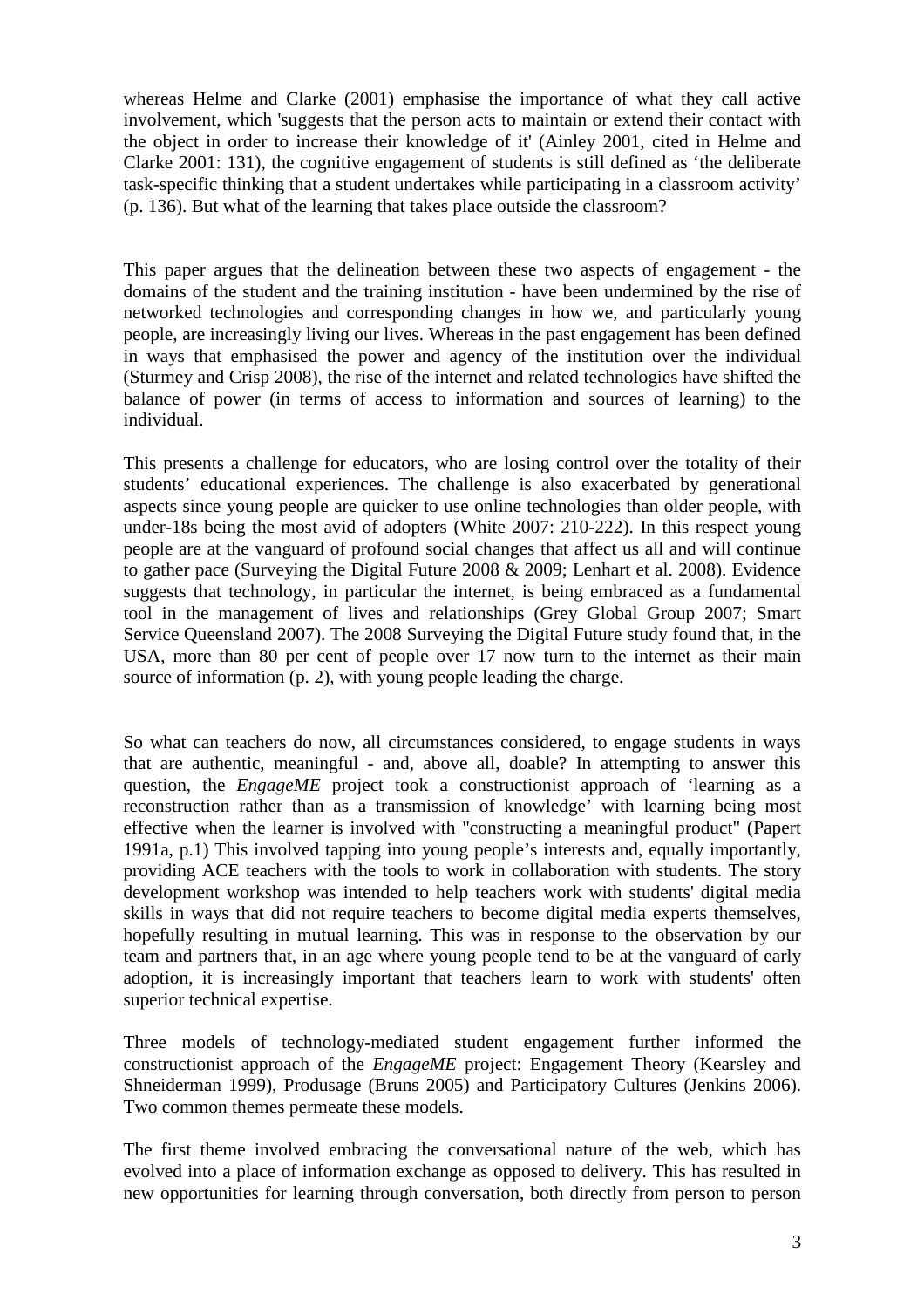and through what researcher Jyri Engeström (2004), borrowing from Karin Knorr-Cetina (1997: 1-30), calls 'object-centred sociality': discussion and interaction sparked by photos, videos, links and the like posted to shared online environments such as YouTube.

The second theme involved embracing participatory cultures. Technology has blurred the distinction between producers and consumers of media, resulting in a hybrid that Bruns (2006: 275) calls "produsers". Young people 'creatively respond to electronically produced cultural products in ways that surprise their makers', finding 'meanings and identities never meant to be there' (Willis, 2003, cited in White & Wyn, 2008: 210 – 222). Abbott (1998, cited in Blanchard, 2007) argues that young people's creation of online media 'allows communities to form, responding to young people's desire to participate and feel 'part of something' (p. 14). This is at the heart of what Jenkins (2006) calls participatory cultures, defined as: '...a culture with relatively low barriers to artistic expression and civic engagement, strong support for creating and sharing one's creations, and some type of informal mentorship whereby what is known by the most experienced is passed along to novices' (p. 12). One aspect of participatory culture is what Levy (2000) calls collective intelligence: the ability to pool knowledge and exchange information for a common outcome. This is something that new technologies are increasingly helping to facilitate through online social media. Bruns' Produsage model concurs, emphasising collaborative effort on projects that are real and always emerging. Similarly, Engagement Theory focuses on collective effort through 'creating successful collaborative teams that work on ambitious projects that are meaningful to someone outside the classroom' (Kearsley and Shneiderman 1998: 20).

# **4. Research Method**

Through the *EngageME* project, we sought to learn more about:

- engaging at-risk young people in skills acquisition activity that involve technology
- empowering young people to continue both formal learning activities and informal learning using technology tools
- developing the personal skills of young people
- empowering teachers to use free and low-cost technology in their teaching practice
- increasing confidence and self-efficacy amongst participants
- facilitating the development of new approaches to teaching by ACE staff, and
- integrating technology into the classroom beyond the life of the workshop series .

The evaluation methodology involved the following data collection mechanisms:

- hard copy pre and post-workshop surveys undertaken with teacher participants. Surveys were based on the 2008 E-learning Benchmarking survey for Teachers (Australian Flexible Learning Framework, 2008). Surveys were not undertaken with students on the recommendation of AMES staff, who advised that these young people were unlikely to fill them out based on past experience.
- focus groups undertaken with students and teachers at the conclusion of workshops
- written observations by facilitators, AMES staff and Victoria University staff. Facilitator and staff observations were written either:
	- o as occasional emails to project stakeholders
	- o as comments on the supporting Ning networking website
- post-workshop follow-up with participating teachers.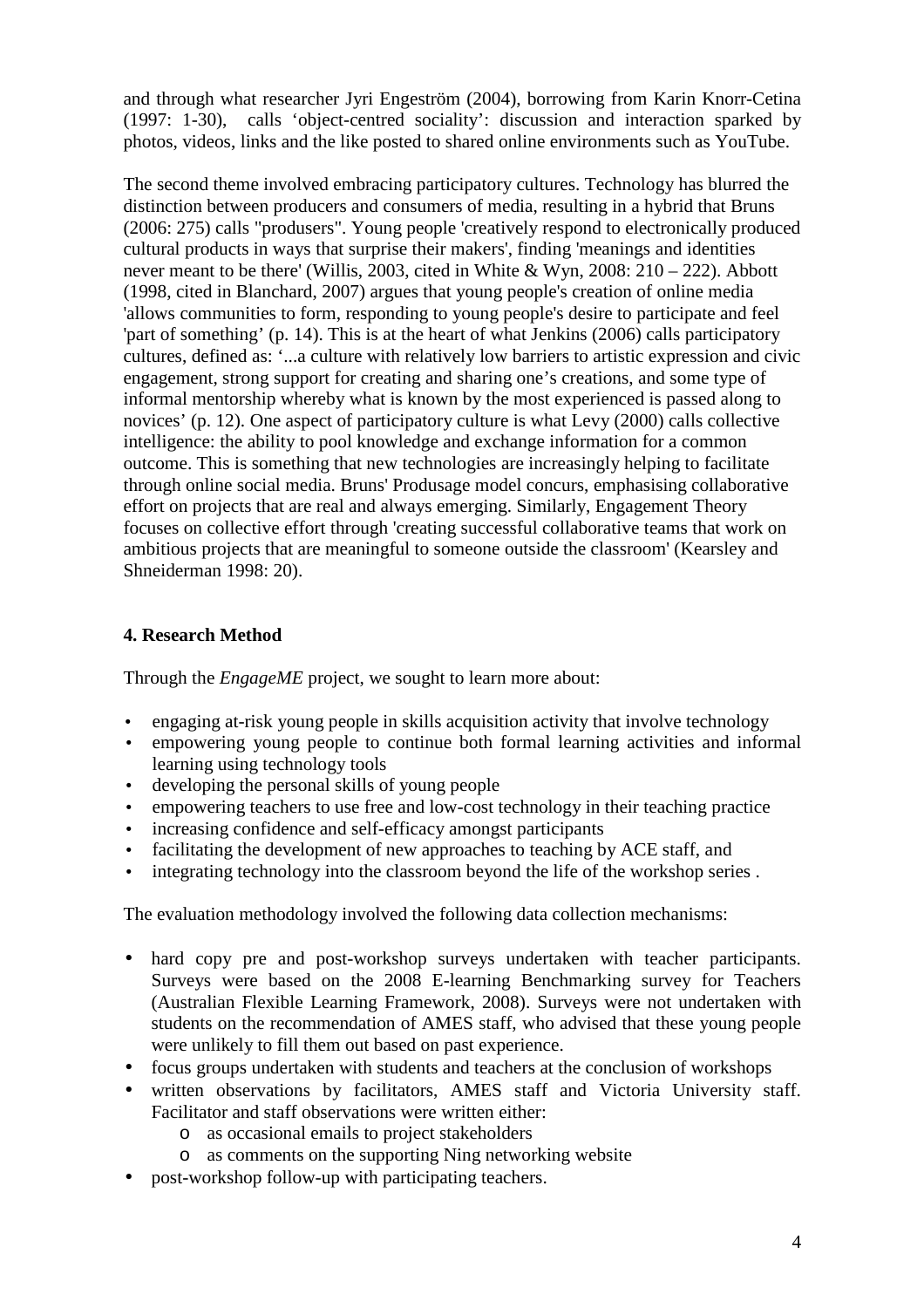### **5. Findings and Discussion**

#### *Workshop activities*

Most teachers found the initial storytelling workshop to be interesting and useful, with at least three teachers specifically stating that they looked forward to using the principles to enhance subsequent class work. However whilst all participants bar one responded that they enjoyed the storytelling workshop, three noted that this workshop should have been shorter than a full day, as well as more tightly integrated into the subsequent technologybased workshops. Then again, others noted that that the storytelling workshop taught "a lot of information in a small amount of time" and expressed a desire for *more* storytelling activities. We interpret this as reflecting the diverse interests and backgrounds of the ACE teacher community, highlighting the difficulty of undertaking PD activities with such a diverse and eclectic group. Teachers mostly liked the video, comic and story activities, with one wanting 'more in depth focus on comics and movies'. Some less technologically experienced teachers wanted to learn basic computer skills such as Google searching. The workshop facilitator commented that the generally positive feedback might have been due to the fact that teachers developed useful skills that were new, but nevertheless easy to understand and assimilate.

Students commented positively on the pace and structure of the workshops and particularly liked the video and comic creation activities. Two students thought the workshop series was too short. Two others, who already knew the Moviemaker video software, thought, understandably, that the basic video tuition was boring. Least engaging for students was the introduction to the 3D virtual world Second Life, with comments like: 'it bored the crap out of me', 'it's too slow, there's not much point to it' and 'it's not something I'd really use.' Many teachers thought the same, though two stated that they welcomed the opportunity to explore Second Life in a guided environment. A contributing factor to the low level of engagement in Second Life may have been wireless Internet problems that resulted in Second Life speed lags.

#### *Collaboration*

One striking observation was that both teachers and students consistently welcomed the close interaction between teachers and students. Teacher comments included: 'I would have liked to have had more student contact, involve students earlier on', 'the interaction between students and teachers is important - seeing what students do inspires you' and ' we should have students and teachers together from the word go'. Students agreed: besides expressing that they enjoyed the contact with teachers, they were also pleased that 'I'm smarter than them with the software', and expressed a sense of satisfaction in teaching their teachers - a strategy deployed by the workshop facilitator in order to deal with the divergent level of technology skill in the group. In terms of student-student collaboration, students commented that they liked working with peers with two stating that they would have liked to have 'other people on hand to bounce off' and the chance 'to be able to see other people's ideas'. We did observe a palpable difference in the energy levels between the two student groups, with those in Group One more lively and collaborative than Group Two. Focus group discussions gave us some clues as to the reasons. The Group One students were chosen, they told us, on the basis of their existing leadership qualities. They were, as one put it, 'not into stuffing around like the rest of our class at school' and some already knew each other from previous activities in their outer metropolitan locale (Werribee). It seems that the Group 1 students were possibly both more comfortable and less disengaged than the quieter Group Two students, who came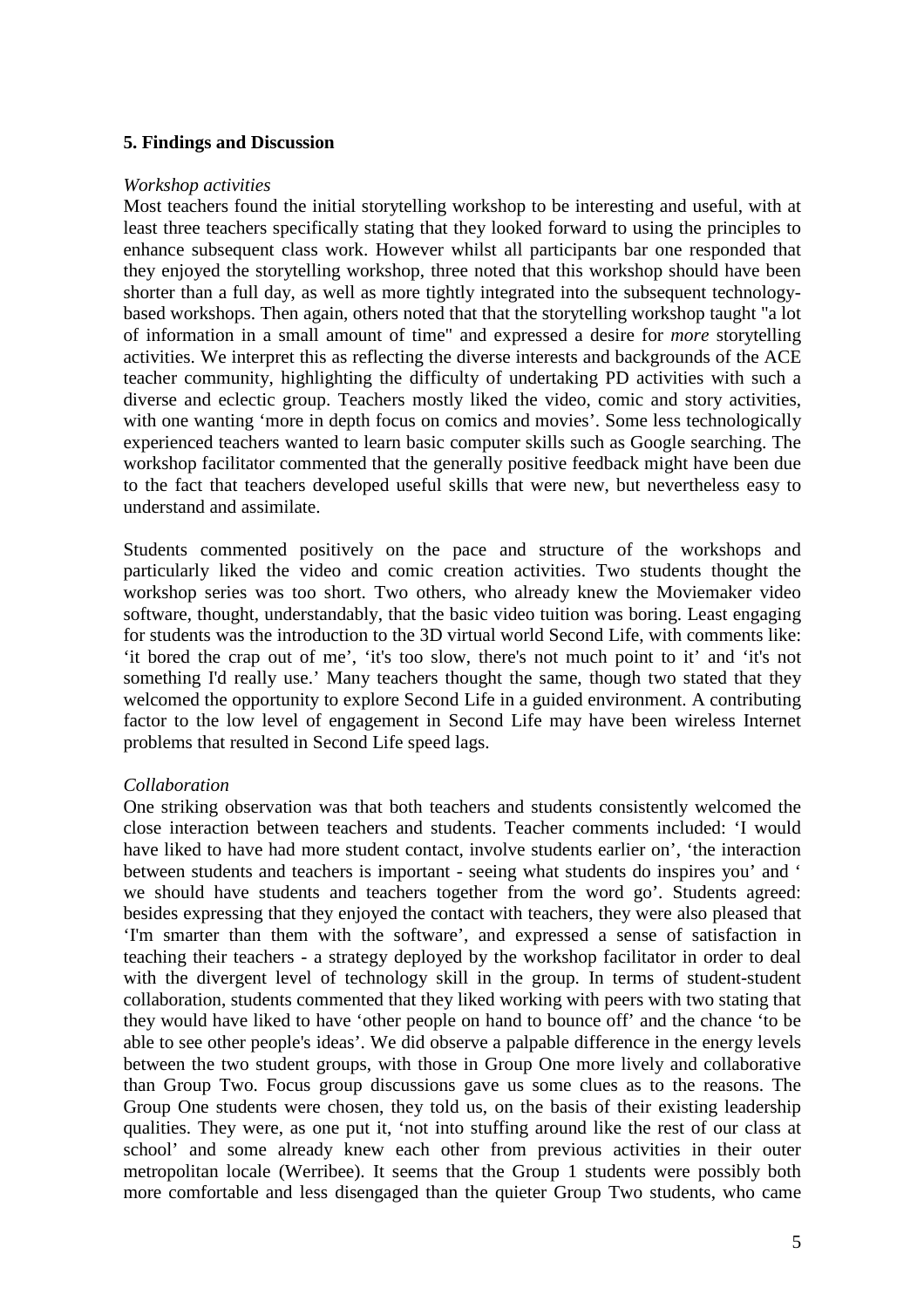from regional Victoria (Gippsland) and were not chosen by teachers on the basis of leadership qualities. However, feedback from teachers indicates that some of the most lasting outcomes occurred with the Group Two students, in particular one young Indigenous student from Gippsland who became very involved through his interest in creating music videos for his hip-hop songs. In terms of recruiting students, the importance of peer word of mouth was highlighted with teacher comments such as "there were no students interested at first when I mentioned it to them. Then when two students took part, others became interested too."

On teachers collaborating with other teachers, little evidence emerged of collaboration between teachers within Group One. This group had on average five teachers with generally low technology skill levels. In contrast, Group Two had two teachers with relatively high skill levels who appeared to collaborate closely on ideas and strategies. Interestingly, whilst most teachers commented positively on collaborating with students, no comments were made about collaborating with other teachers. This appears to suggest that technical skill levels, motivation and the desire to share ideas with peers are linked. One can speculate about which of these drive the others, and how; a question that would be useful to investigate in future research.

### *Differing technology skill levels*

The difference in skill levels within groups caused some problems for the facilitator. This was especially true of Group One, which was larger and had more teachers needing support. The facilitator noted that: 'the session on Monday was probably one of my more frustrating days as a teacher. I felt like I was being stretched too far from moment to moment.' However the same workshop undertaken with Group Two proved less problematic for the facilitator, who noted that the group was smaller (six in all) and contained 'more people who knew what they were doing than didn't'. This latter group included the two teachers who were the most adept and enthusiastic in their adoption of new technologies with students. One recommendation arising from this pilot is therefore for facilitators to work with smaller groups wherever possible, and to divide participants into those with a basic understanding of computer processes (saving, file creation, web searching, image editing etc) and those without this knowledge. For those without such understandings, the recommendation would be to create a separate beginners' workshop that could feed into the media creation workshops at a later date. Putting people of differing abilities together, the facilitator found, was disempowering for those who felt they were being left behind, frustrating for those who had advanced skills, and problematic for the facilitator. Whilst peer mentoring/tuition strategies can mitigate some of these issues, they cannot eliminate them completely. We should note, however, that an email screening process did take place before the workshops began. An email sent by AMES asked teachers to rate their ability at tasks such as word processing, email, blogging and video editing. All rated themselves as having a basic level of competence, the baseline for inclusion in the workshops. Comparing participants' responses to their actual level of competence, however, suggested that some teachers might have seen themselves as more competent than they actually were. This was reinforced by the teacher survey results. Of the seven teachers who began and completed the workshop series, none agreed to the pre-workshop survey question "computers are hard to use", whereas two did agree in the post-workshop survey. This suggests that some teachers may have been more confident in their computer skills prior to undertaking the workshops. This did not seem, however, to negatively affect their engagement in the workshops, judging by comments made in the post-workshop survey.

*The role of the facilitator*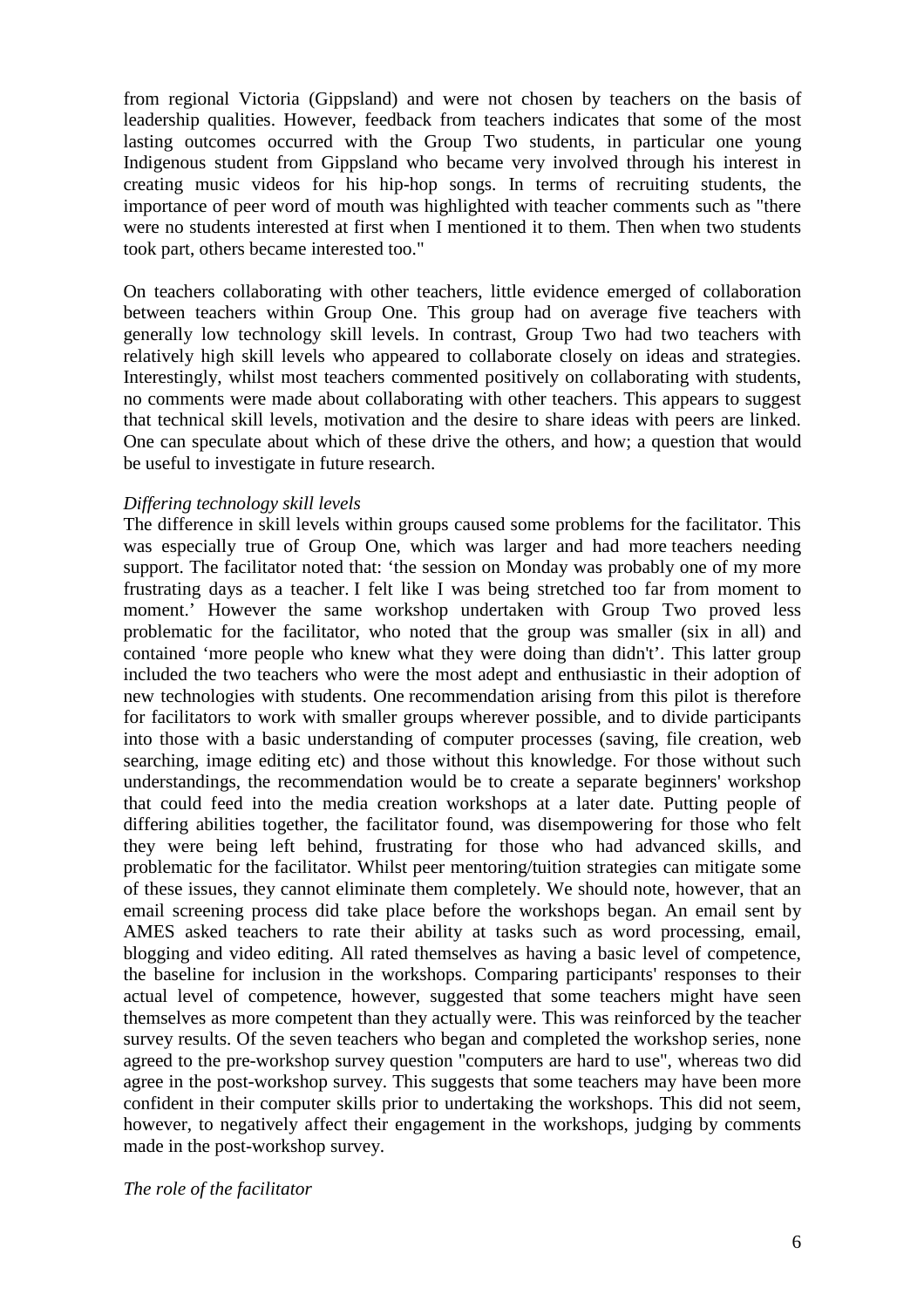It was evident from the feedback that the facilitator was central to the pilot's success. One teacher commented that 'a major motivating factor has been the opportunity for students to work with a real tech professional.' But within the overall approval, opinions diverged, ranging from: "he talks a little fast at times and I had trouble understanding some of the 'tech talk'" to: "I liked his relaxed and friendly style. He was flexible and showed other programs through the workshop." Again, we believe this points to the diversity of participants in the group. Given the broad range of ages, interests and experience in the ACE sector, it is crucial that facilitators are technically adept as well as flexible, and able to move with ease between different kinds of participants. However it should also be stated that no facilitator, no matter how good, can be expected to deal with hugely divergent levels of technical expertise. In this case our facilitator recommended that when such workshops are undertaken in the future, "the prerequisite skill required is having used software to edit or create an image." We conclude that workshop sizes should be kept as small as possible. Six participants seemed to work well for us.

### *Choices of technology*

A central aim of the workshops was to support the use of open source, free or cheap technologies. However our experience modified this view somewhat as a result of a range of technical trouble we had with the 'on-board' Windows Moviemaker software, as well as the desire of some participants to learn more professional-level video software – both of which temporarily had a negative impact on engagement levels. As noted by the facilitator: "I think we need to reconsider the focus on open source software. Nearly everybody has found some money to buy the flip cameras so I think it's quite reasonable to consider looking at paid software packages like Sony Vegas (A\$100-\$150 per version). By the time people learn Moviemaker, they are ready to move on to something more advanced." Despite these problems, video activities were popular with both teachers and students. In part we believe this was due to the Flip video cameras - simple, easy to operate devices that look like mobile phones and that plug into USB ports for easy file transfer - combined with the creative opportunities provided by the central location, the chance to create one's own stories and the possibility of uploading content to video sharing websites to an audience. Teachers in particular liked the Flip cameras, linking their use to a range of successful projects: "I love the Flip cameras, especially the simplicity of them. They're really popular. I'm using them with a student who has one arm – only one button to push"; "On Friday I took my Work Education group to the Wyndham Careers Expo and gave the FLIP camera to one of my students to film the excursion. I love this little camera!" and "I love the flip so much I bought myself one."

### *Location*

The central Melbourne location was rated highly by both teachers and students. Students made comments like "I like all the things to look at and film in the city", "it takes me out of my usual environment" and "the best bit was filming people with the Flip cameras in the city". Teachers echoed students' endorsement with comments such as: "It added a great deal to the project on so many levels. It added to the professional student teacher relationship, it gave the students confidence to be around others and in an unfamiliar environment, interestingly, it gave my students permission to take calculated risks and explore their ideas also.'"The city location also worked for teachers, with one commenting that: "I liked it because it took me out of my box, teaching hospitality in Bairnsdale. It took me out of the usual classroom situation".

### *Were they engaged?*

In the post-workshop survey, a number of teachers noted that the workshops had helped their teaching practice and expressed their intention of deploying their new knowledge in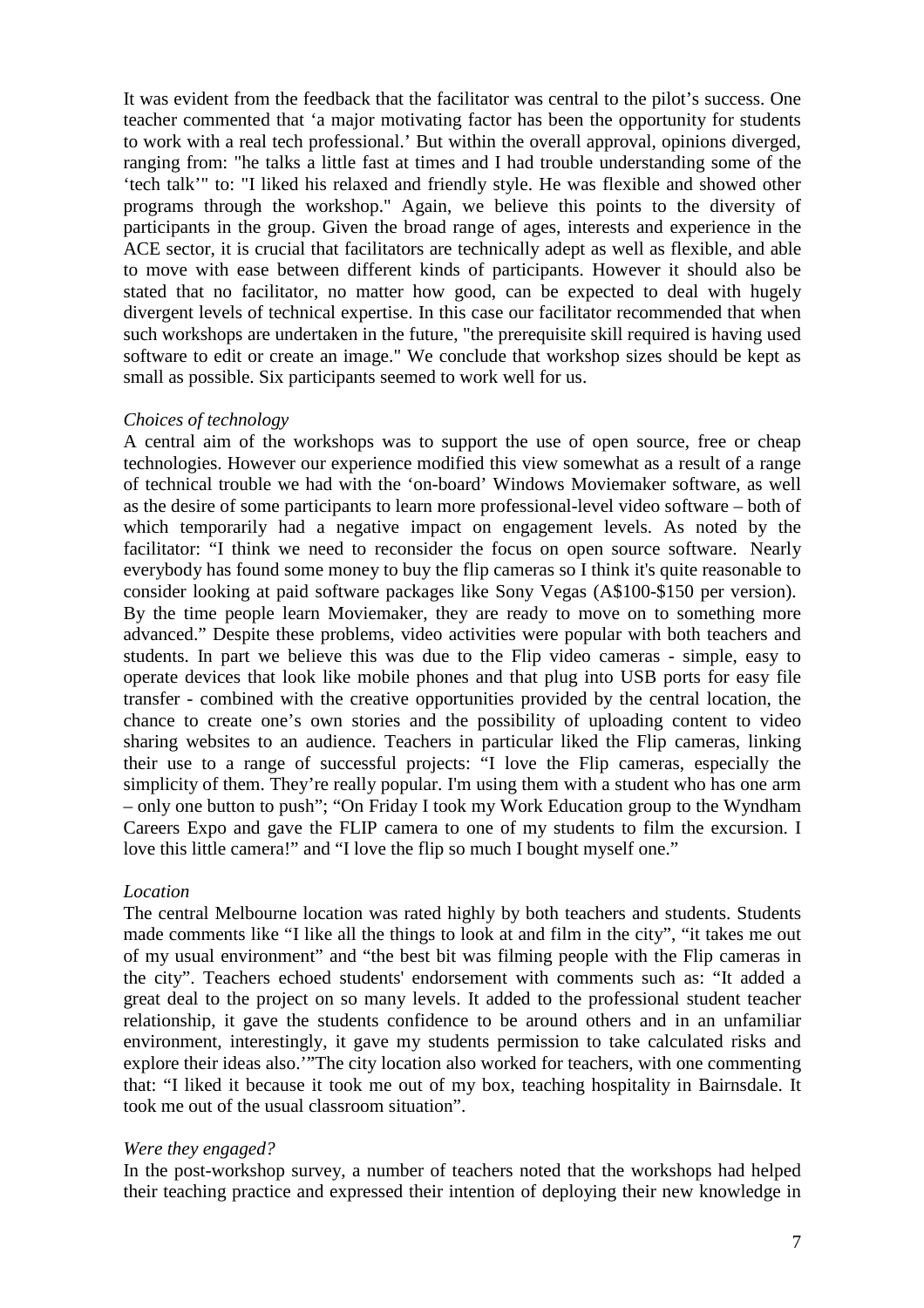classes: "I will use story telling stuff in my classroom"; "the workshops gave me ideas for projects to work on with students". In terms of actual rather than intended outcomes, however, it was telling that all the feedback on post-workshop outcomes posted to the project website was, firstly, enthusiastic, and secondly, written by the two Group Two teachers who were the most technologically adept. Edifying as such feedback is, a question must be asked about teacher engagement: when are we merely 'preaching to the converted'? Might basic technology classes help to more fully engage those teachers with less technological expertise, given that they too had volunteered to take part in this (unpaid) professional development?

In terms of student engagement, all indications are that that the workshop series was engaging for the majority of students. Focus group feedback from both student groups (as well as teachers discussing student engagement) was positive, with the exception of isolated expressions of dissatisfaction from students bored with the Moviemaker software. Teacher and student feedback indicated that the video and comic elements were crucial in fostering engagement, with teacher comments including "we couldn't get them involved in anything, but the movie project has turned this around" and "we tried story writing before and nobody was interested. Now we're doing script writing for literacy. This has really worked. I used my collection of vampire comics to inspire ideas". Also indicated by the feedback, however, is that 'digital storytelling' (a common but vague term whose definition continues to be debated), is not in itself enough to inspire and engage. We believe that the value of the 'digital' is really in ease of use, especially in terms of production processes, data transfer capabilities and sharing/broadcasting of artefacts, with exemplars being the Flip cameras, Comic Life software and the YouTube video sharing website. Another crucial factor was the ability for students to explore their own topics. This is where the constructionist approach assisted us greatly, for rather than dictating activities, we left the subject matter open and focused on processes and skills whilst providing some possible directions for students and teachers to follow if stuck. Interests then emerged, as this teacher comment reveals: "another student is a comedian. She's now doing a movie of other comedians, which she's really into." Teachers also specifically noted the workshop approach: "the movie project is good because it's partly directed but also flexible – it gives students the power to do something that interests them."

Not surprisingly engagement levels were higher when the facilitator and teachers had the time to work with students individually, reinforcing the need for smaller workshop sizes. As stated by the facilitator: "All the (Group Two) kids were pretty savvy, and were supported well by their teachers who pushed them all a bit. The smaller numbers meant I was free to explore each person's individual interests and suggest ways they could explore them". Another factor affecting student engagement was the credibility of the facilitator. Our facilitator earned respect from students through his level of technical expertise and ability to guide students to new resources and approaches. This is an important consideration when designing technology programs for young people, and poses a further question: how can teachers retain the respect of students when they themselves are not technical experts? We have tried to answer this question by looking at teachers as guides for channelling students' technical expertise towards specific narrative aims. From the workshops it appears that, at the very least, students are more engaged when teachers are enthusiastic about using new technologies and don't mind 'having a go' and learning along with (and from!) their students.

#### *Ethical considerations*

As mentioned previously, students enjoyed filming people using the inconspicuous Flip cameras. Such activities raise ethical and privacy issues - but rather than necessarily being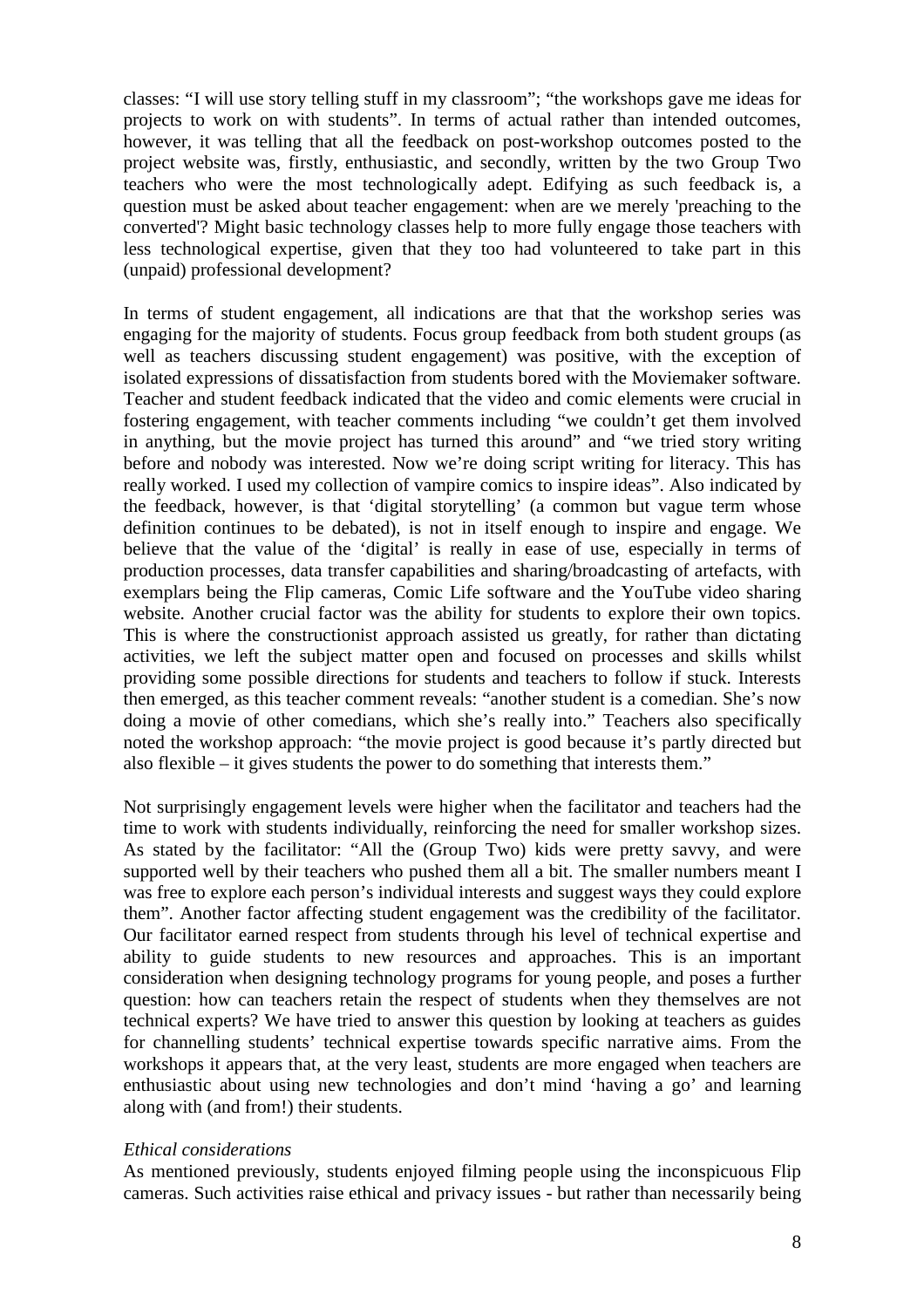a negative, we believe that if managed properly they offer opportunities for teachers to work with students to reflect on their actions, and thereby learn about issues connected with digital media that are easily translatable to other aspects of students' lives, such as the posting of photographs to social networking websites. One teacher posted an example of this kind of interaction: "How do you teach appropriateness and context? How do you explain when something isn't appropriate? (Some students initially said they wanted to do Jackass videos) I suggested that if it wouldn't be appropriate on Today Tonight, it wouldn't be appropriate here. Subsequent discussion: possibility of generating reflective discussions with students (eg on topic of empathy, in response to YouTube videos of homeless people)'. This kind of approach has been recommended in educational literature. Henry Jenkins (2006) states that educators have a role to play through active guidance, since 'young people are creating new modes of expression that are poorly understood by adults, and as a result they receive little to no guidance or supervision. The ethical implications of these emerging practices are fuzzy and ill defined' (p. 25). The 2007 Horizon Report reinforces this, noting that the information literacy skills of 'internet-era' students have not necessarily improved whilst 'the skills of critical thinking, research and evaluation are increasingly required to make sense of the world' (p. 4). The solution is not straightforward. Neither young people nor their elders have all the answers. Rather, says Jenkins, it's the questions that matter: 'For the present moment, asking and working through questions of ethical practices may be more valuable than the answers produced because the process will help everyone to recognise and articulate the different assumptions that guide their behavior' (p. 26)*.*

### *Resourcing considerations*

We discovered from conversations with teachers and students that resourcing in particular plays a part in undermining the good intentions of ACE teachers. The ACE sector is known for its informality, approachability and lack of pretentiousness, which is a great strength when working with marginalised young people. However this is coupled with a lack of digital media resources and professional development opportunities that may work both against engaging young people and equipping their teachers with the tools to develop new activities. Engagement, we believe, will lag until the media tools are in place, working well, and teachers have had the chance to become familiar with them. A number of teacher participants were highly motivated and managed to find ways around many such issues, including using free software, buying equipment such as video cameras or lobbying to purchase equipment through their employer. But trading on the goodwill of individual teachers has its limits, and one wonders how sustainable this is. Since the ACE sector works with some of society's most disadvantaged learners, one can see this as a lingering manifestation of what has been called the 'digital divide', with the most marginalised missing out on opportunities that others take for granted (Blanchard, 2007).

#### **6. Conclusions**

As stated by Ainley and Sheret (1992), we can only effectively understand student engagement by looking at the interaction of educational systems and the student experience. With technology increasingly embedded in modern life, and especially the lives of young people, the student experience is no longer confined to the literal or metaphorical walls of the institution. At the same time we need to recognise that institutional settings cannot be dismissed in the ways that some technology evangelists are wont to do (Sefton-Green 2006). Sitting at the interface between institutions, students and the wider world, teachers have a crucial role to play in bringing context and critical awareness to the rest of students' lives, a role that is becoming increasingly important as technology transforms the way we live and run our lives. However not all teachers are or will be experts in technology, nor should they need to be. As a result of the pilot we have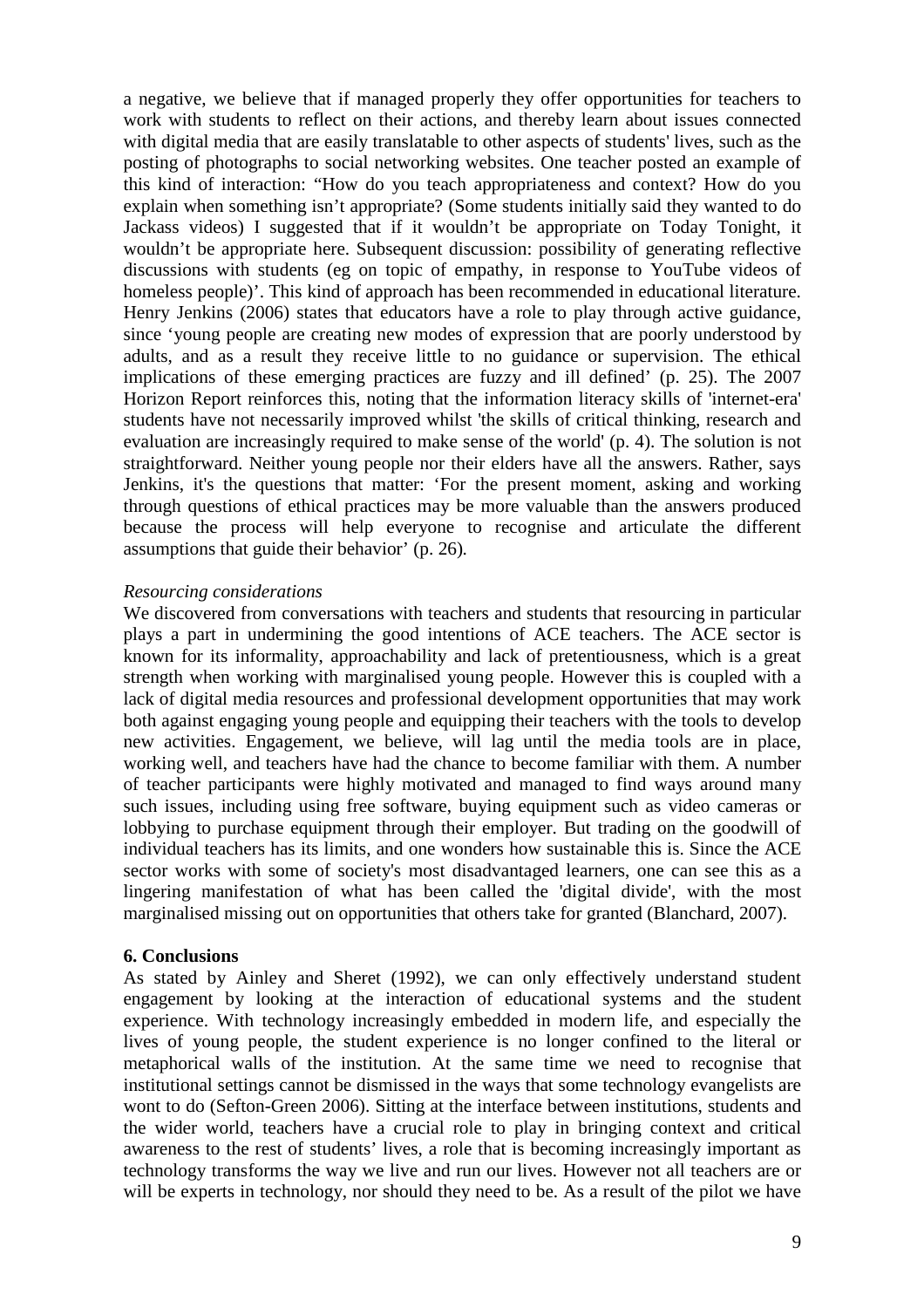undertaken, we believe that a collaborative, constructionist model of training may offer some ways forward to engaging both teachers and students of varying technical expertise.

In undertaking the *EngageME* workshops we have learned a lot about the practical aspects of fostering engagement with young people and teachers using digital technologies. Following are some of the lessons we have learned that may be applied to other settings.

We learned that smaller groups are better and that it works to have teachers learning alongside students - but also that it's important to minimise differences in technical skill levels within groups. In particular we were surprised at how engaging the joint teacherstudent workshops were for all involved.

We discovered that the choice of facilitator or trainer is crucial. The trainer, we found, does need to have a high level of technical expertise, as well as the ability to talk to, not at, young people. They need to establish a sense of technical credibility in order to develop trust and respect amongst participants, and they need to have enough currency with technological tools at hand to suggest new and useful options for taking projects further. In our case, this meant providing participants with a DVD containing relevant free software, recommending video editing software, offering editing tricks, suggesting places to upload and share projects, and pointing participants to a range of further resources.

We also learned that 'object centred sociality' works to generate engagement. This kind of interaction through project activity occurred within groups, between groups and with other people on the web through posting of video material online. As expected we found that video production activities grounded in students' interests are effective in fostering engagement, especially when matched with storytelling and related activities such as comic creation and online sharing of artefacts.

Furthermore, we learned that the choice of technology tools is very important, and that some technologies support engagement whilst others undermine it. In our case, the big successes came by using Comic Life and the Flip video cameras, whereas Moviemaker and Second Life turned some participants off. We also realised that whilst it is important to support the use of free and cheap software for the sake of participants being able to continue their work, what is most important is ease of use for participants.

Overall we found that the four-workshop structure (two teachers-only and two mixed student-teacher workshops) worked reasonably well, but would recommend maximising the amount of time for students and teachers to jointly develop their ideas.

Lastly, we found that location matters, and if possible it is a good idea to run workshops in a setting that encourages participants to explore and discover.

# **7.Acknowledgements**

In the development of this project we would like to acknowledge the crucial role of a number of people: Jan Aitcheson and Josie Rose from the Resourcing, Learning and Innovation unit of Adult Multicultural Education Services (AMES), digital media facilitator Dale Linegar, storytelling workshop facilitator Robert Corbet and the School of Creative Industries at Victoria University for the use of computers and workshop space.

### **8. References**